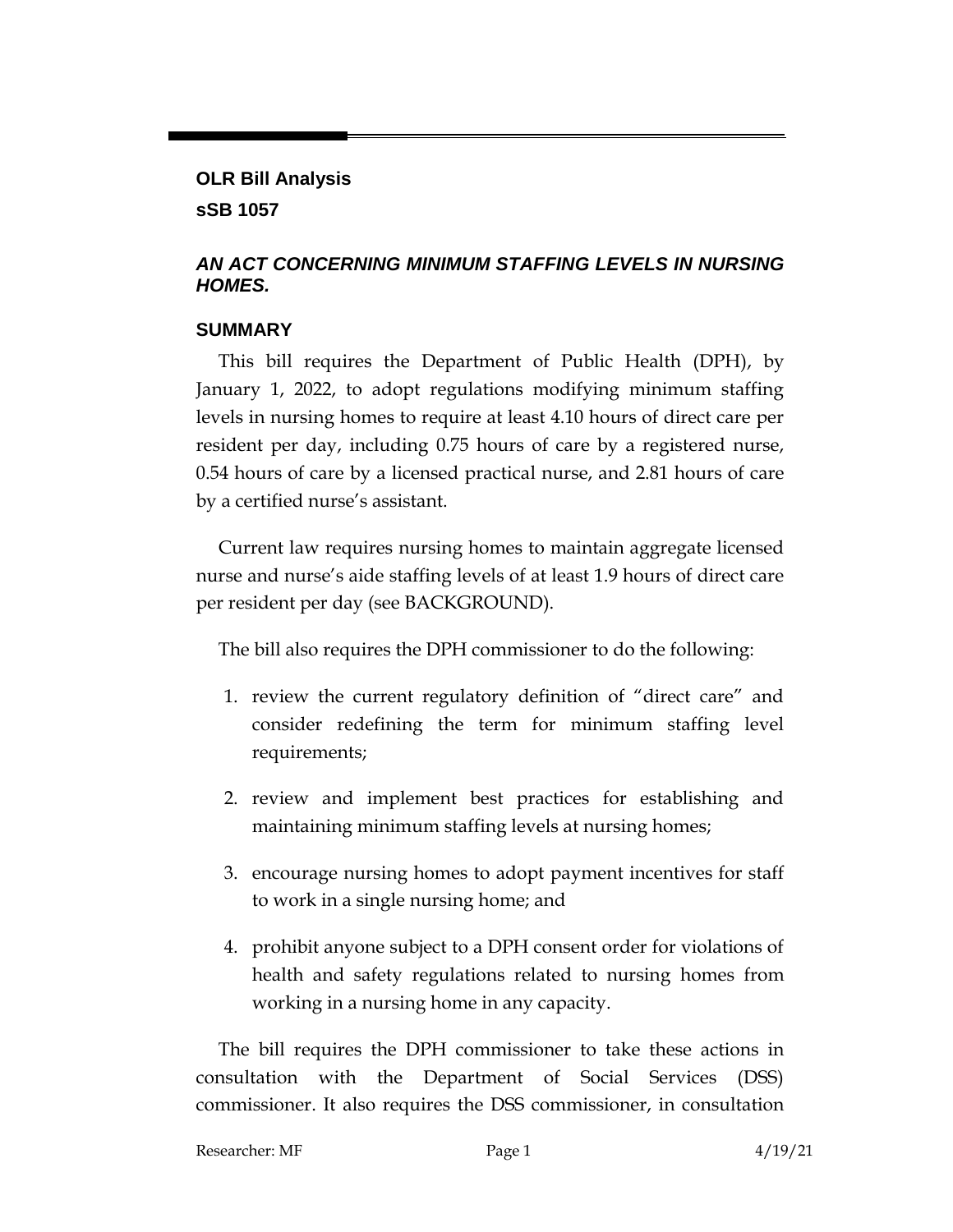with the DPH commissioner, to establish a minimum percentage of Medicaid reimbursement to nursing homes for providing direct care to nursing home residents.

EFFECTIVE DATE: October 1, 2021

#### **BACKGROUND**

#### *Current Minimum Nurse Staffing Standards for Nursing Homes*

DPH licenses nursing homes at two levels of care: (1) chronic and convalescent nursing homes (CCNHs), which provide skilled nursing care, and (2) rest homes with nursing supervision (RHNS), which provide intermediate care. (Nursing homes generally have been phasing out RHNS beds or converting them to CCNH beds.)

Minimum staffing requirements for CCNHs and RHNS are set by regulation and depend on the time of day as shown in the table below (Conn. Agencies Regs., § 19-13-D8t(m)).

| <b>Direct Care</b>                       | <b>CCNH</b>                     |             | <b>RHNS</b>  |                     |
|------------------------------------------|---------------------------------|-------------|--------------|---------------------|
| <b>Personnel</b>                         |                                 |             |              |                     |
|                                          | 7 a.m. to 9                     | 9 p.m. to 7 | 7 a.m. to 9  | 9 p.m. to 7         |
|                                          | p.m.                            | a.m.        | p.m.         | a.m.                |
| Licensed<br>Nursing                      | 0.47 hours per<br>patient (hpp) | $0.17$ hpp  | $0.23$ hpp   | $0.08$ hpp          |
| Personnel                                | $(28 \text{ min.})$             | (10 min.)   | (14 minutes) | (5 min.)            |
| <b>Nurses</b><br>Total                   | $1.4$ hpp                       | $0.50$ hpp  | $0.70$ hpp   | $0.17$ hpp          |
| <b>Nurse</b><br>and<br>Aide<br>Personnel | (1 hr. 24 min.)                 | (30 min.)   | (42 min.)    | $(10 \text{ min.})$ |
|                                          |                                 |             |              |                     |

**Table 1: Minimum Nurse Staffing Requirements for Nursing Homes**

## *Related Bill*

sSB 1030, favorably reported by the Public Health Committee,